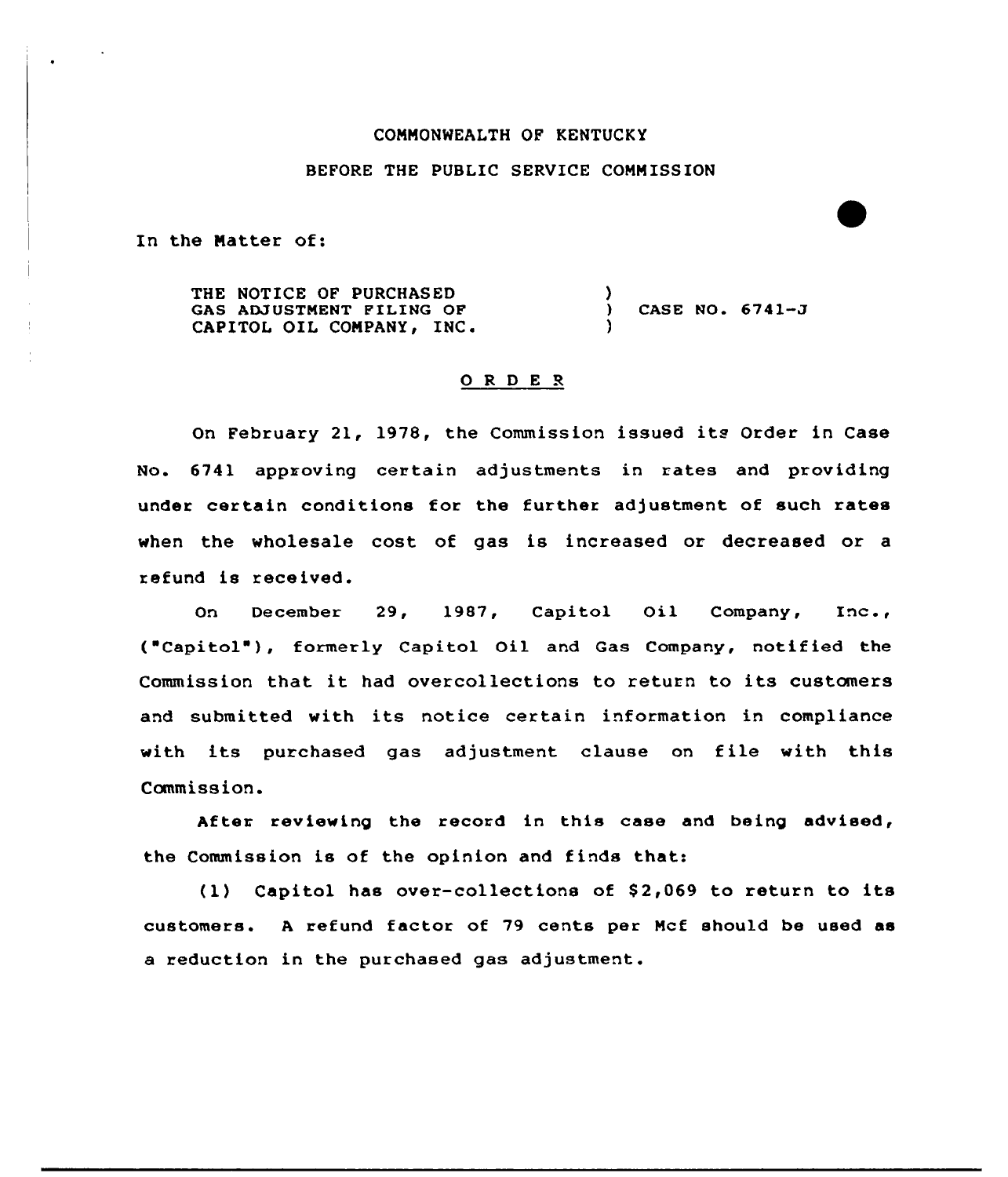(2} The refund factor should remain in effect for the month of December or until such time as the full amount plus interest has been refunded.

(3) Capitol should refund the amount reported plus interest at a rate equal to the average of the "3-Month Commercial Paper Rate" less 1/2 of 1 percent to cover the cost of refunding. These monthly rates are reported in the Federal Reserve Bulletin and the Federal Reserve Statistical Release.

IT IS THEREFORE ORDERED that:

(1) Capitol shall apply a 79 cent refund factor as a reduction in the approved purchased gas adjustment during the month of December 1987, remaining in effect until the total amount refunded will, as nearly as possible, reflect excess revenues collected plus interest.

(2) Within 30 days of the date of this Order Capitol shall file with this Commission its revised tariffs setting out the refund factor authorised herein. All other rates and charges shall remain in full force and effect.

(3) Within 30 days of the date the refund is terminated Capitol shall file with this Commission a summary statement showing a reconciliation of customer billings and the amount refunded.

 $-2-$